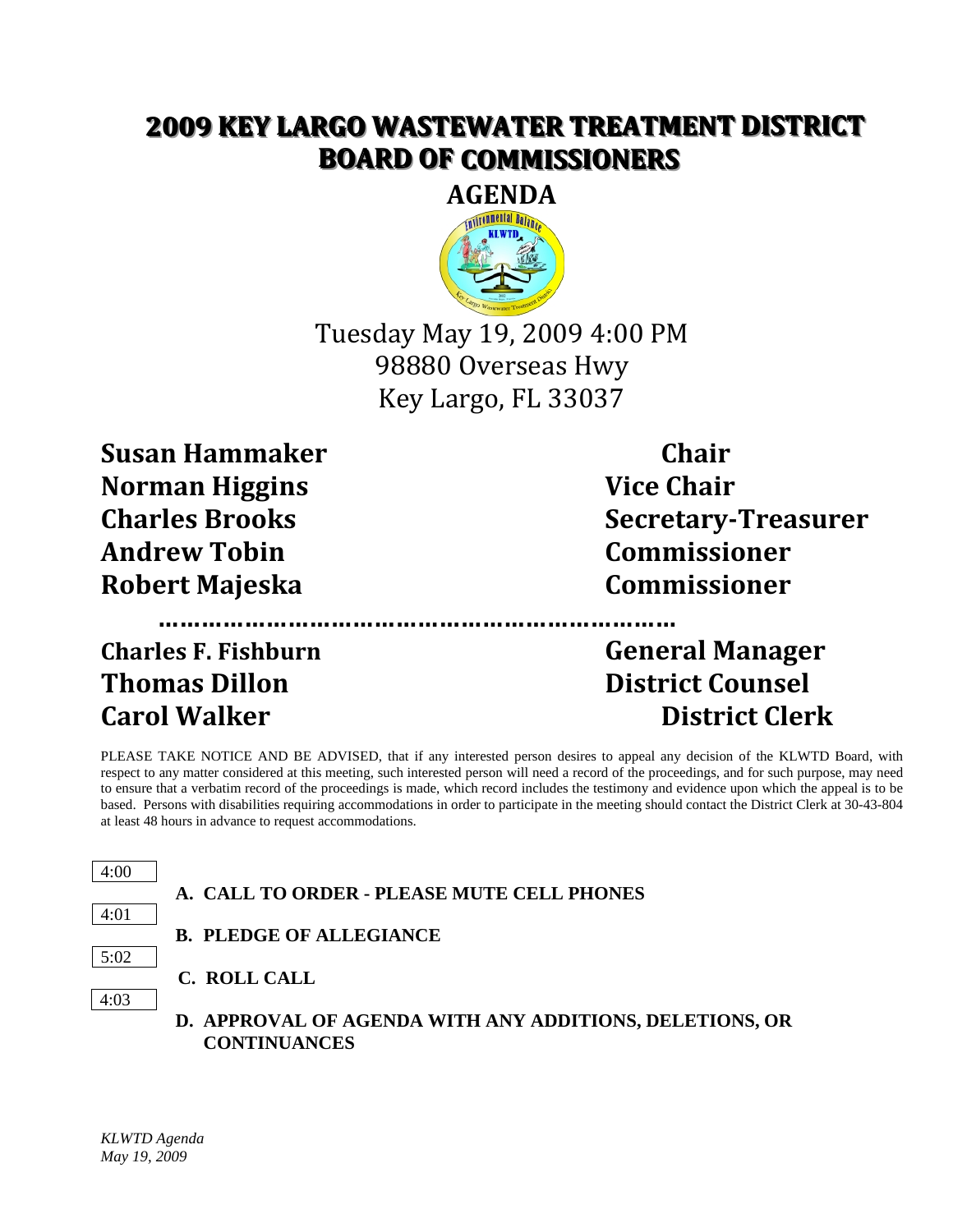4:09

## **E. PUBLIC HEARING** Action **[TAB 1](http://klwtd2.com/attachments/082_tab%201.pdf)**

1. RESOLUTION NUMBER NO. 20-05-09 A RESOLUTION OF THE KEY LARGO WASTEWATER TREATMENT DISTRICT AMENDING AND RESTATING PRELIMINARY ASSESSMENT RESOLUTION (RESOLUTION 17-04-09) RELATING TO THE CONSTRUCTION AND FUNDING OF WASTEWATER COLLECTION, TRANSMISSION, AND TREATMENT FACILITIES WITHIN THE DISTRICT; ESTABLISHING THE TERMS AND CONDITIONS OF PROPOSED SPECIAL ASSESSMENTS TO FUND THE FACILITIES AND THE METHOD OF THEIR COLLECTION; ESTABLISHING PROCEDURES FOR CORRECTION OF ERRORS AND OMISSIONS IN ASSESSMENT ROLLS; AND PROVIDING AN EFFECTIVE DATE.

4:20

4:30

5:45

6:00

## **F. PUBLIC COMMENT**

| G. | <b>GENERAL MANAGER'S REPORT</b>                                                      |        |             |
|----|--------------------------------------------------------------------------------------|--------|-------------|
|    | 2. Islamorada Proposal                                                               | Action |             |
|    | 3. Basin E $&$ F Addendum                                                            | Action |             |
|    | 4. Basin A & D Addendum                                                              | Action |             |
|    | 5. Basin G & H Vacuum Station Purchase                                               | Action |             |
|    | 6. Deep Well Options                                                                 | Action |             |
|    | 7. Basin I Vacuum Station Proposal                                                   |        |             |
|    | 8. Record Retention                                                                  |        |             |
|    | 9. New Phone System                                                                  |        |             |
|    |                                                                                      |        |             |
| H. | <b>COMMISSIONER'S ITEMS</b>                                                          |        | <b>TAB3</b> |
|    | 10. Discussion of Tier 1 Properties Commissioner Tobin                               |        |             |
|    | 11. Goals for General Manager for Next Year Chairwoman Hammaker Action               |        |             |
| I. | <b>BULK ITEMS</b>                                                                    | Action | TAB 4       |
|    |                                                                                      |        |             |
|    |                                                                                      |        |             |
|    | 12. Minutes of May 5, 2009                                                           |        |             |
|    | 13. Pending Payments<br>14. RESOLUTION NO. 19-05-09                                  |        |             |
|    | A RESOLUTION OF THE BOARD OF COMMISSIONERS                                           |        |             |
|    |                                                                                      |        |             |
|    | APPROVING THE REQUEST OF RAQUEL CANO, FOR                                            |        |             |
|    | REMOVAL OF TWO TAX PARCELS FROM THE 2007                                             |        |             |
|    | NON-AD VALOREM ASSESSMENT; AND PROVIDING<br>FOR APPLICABILITY AND AN EFFECTIVE DATE. |        |             |
|    |                                                                                      |        |             |
| J. | <b>ENGINEER'S REPORT</b>                                                             |        | ТАВ 5       |

6:05